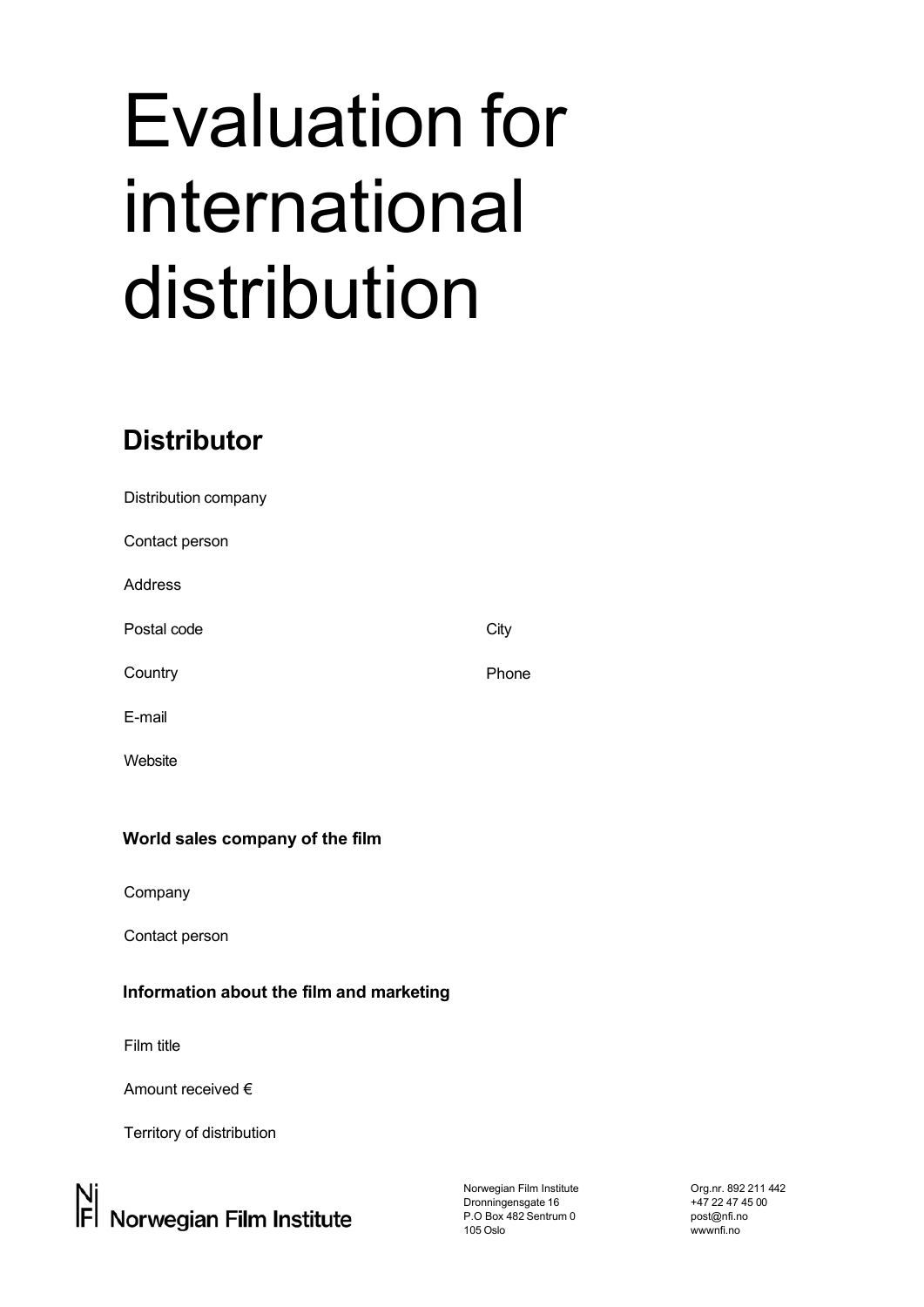*Budget and financing all amounts in €* 

|                                                                                                    | <b>Budget €</b> | <b>Realized costs</b> |
|----------------------------------------------------------------------------------------------------|-----------------|-----------------------|
| Screening material                                                                                 | 0,00            | 0,00                  |
| Screening copies (DCP)                                                                             |                 |                       |
| Translation and subtitling screening copies (DCP)                                                  |                 |                       |
| Online version                                                                                     |                 |                       |
| Dubbing                                                                                            |                 |                       |
| Trailers / teasers                                                                                 |                 |                       |
| Translation and subtitling trailers / teasers                                                      |                 |                       |
| Marketing materials / campaigns                                                                    | 0,00            | 0,00                  |
| Design                                                                                             |                 |                       |
| Digital media                                                                                      |                 |                       |
| Poster                                                                                             |                 |                       |
| Other production costs for marketing materials                                                     |                 |                       |
| Media buys                                                                                         | 0,00            | 0,00                  |
| Advertisments (online)                                                                             |                 |                       |
| Advertisments (printed)                                                                            |                 |                       |
| Digital media                                                                                      |                 |                       |
| Other media advertising                                                                            |                 |                       |
| Other printed publicity                                                                            |                 |                       |
| Promotion                                                                                          | 0,00            | 0,00                  |
| Promotional previews & events                                                                      |                 |                       |
| Promotional materials                                                                              |                 |                       |
| Communications                                                                                     | 0,00            | 0,00                  |
| Press material and stills / Press book                                                             |                 |                       |
| Press screenings                                                                                   |                 |                       |
| Press agent                                                                                        |                 |                       |
| Other production costs for marketing materials                                                     |                 |                       |
| Other costs                                                                                        | 0,00            | 0,00                  |
| The distributor's work with the relevant release can amount to<br>up to 10 per cent of the budget. |                 |                       |
| Other costs                                                                                        |                 |                       |
| <b>Total</b>                                                                                       | 0,00            | 0,00                  |

Norwegian Film Institute Dronningensgate 16 P.O. Box 482 Sentrum 0105 Oslo

Org.nr. 892 211 442 +47 22 47 45 00 [post@nfi.no](mailto:post@nfi.no)  www.nfi.no